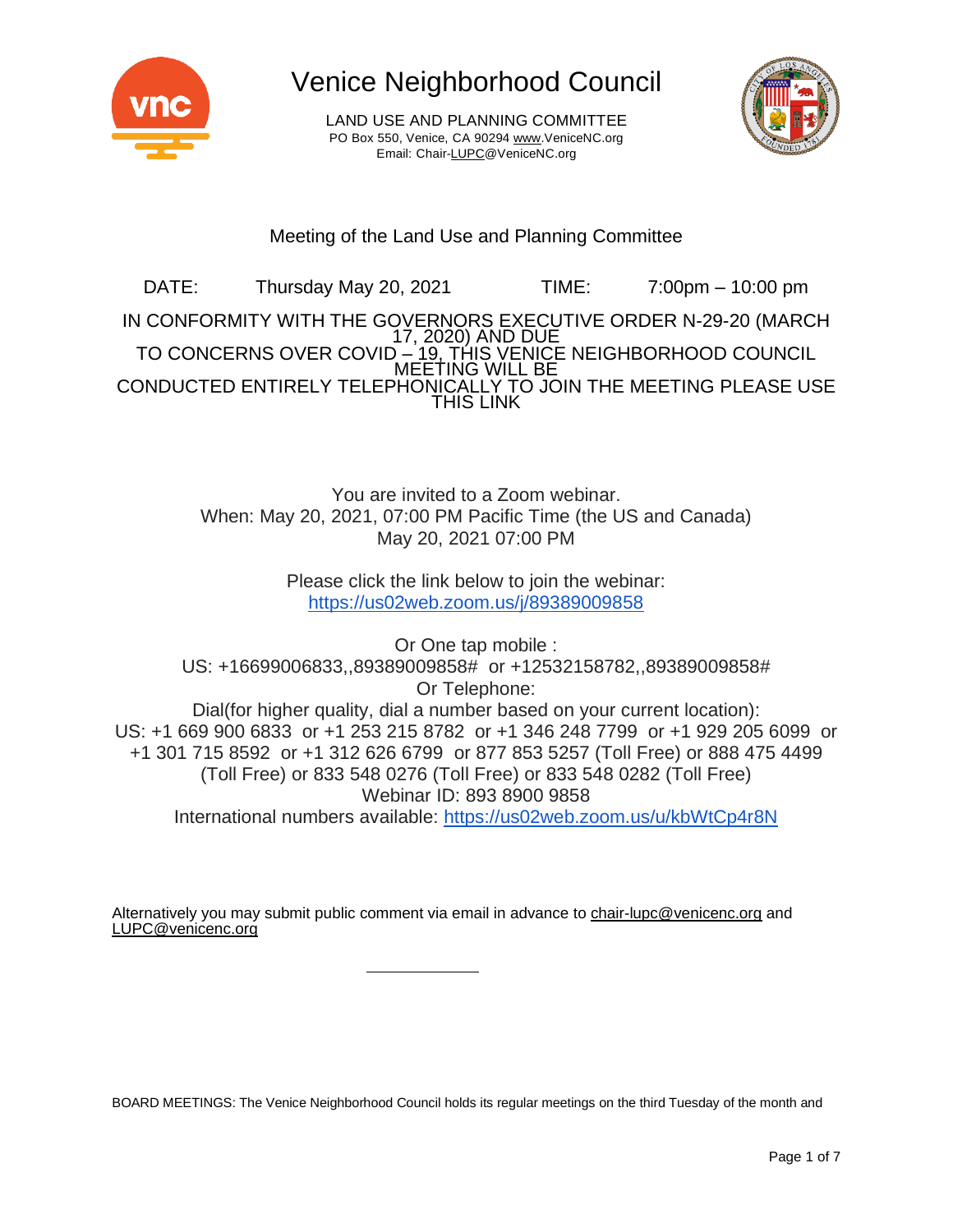#### LAND USE AND PLANNING COMMITTEE

PO Box 550, Venice, CA 90294 [www.VeniceNC.org](http://www.venicenc.org/)

Email: Chai[r-LUPC@VeniceNC.org](mailto:LUPC@VeniceNC.org)

may also call any additional required special meetings in accordance with its Bylaws and the Brown Act. All are welcome to attend.

TRANSLATION Services: Si requiere servicios de traducción, favor de notificar a la oficina 3 días de trabajo (72 horas) antes del evento. Si necesita asistencia con esta notificación, por favor llame a nuestra oficina 213.978.1551. PUBLIC ACCESS OF RECORDS: See last page.

PUBLIC COMMENT: See last page.

COMMUNITY IMPACT STATEMENTS: Any action taken by the Board may result in the filing of a related CIS DISABILITY POLICY: See last page.

ALL AGENDA TIMES ARE APPROXIMATE AND SUBJECT TO CHANGE ON THE NIGHT OF THE MEETING.

#### AGENDA ITEMS

1. Call to Order

#### 2. Roll Call

| <b>4. INVILVAIL</b>  |         |                |              |
|----------------------|---------|----------------|--------------|
| Name                 | Present | Name           | Present      |
| Alix Gucovsky, Chair | X       | Matthew Royce  |              |
|                      |         |                |              |
| <b>Barry Cassily</b> | X       | Chris Zonnas   | X            |
| <b>Tim Bonefeld</b>  | X       | Shep Stern     | X            |
| Daffodil Tyminski    | X       | Michael Jensen | $\mathbf{X}$ |
|                      |         | Carlos Zubieta |              |

#### 3. Approval of Minutes

see draft minutes for May 6, 2021 at: <http://venicenc.org/land-use-committee.php>

Michael motion to postpone minutes til the next meeting. Minutes to be approved, May 20, May 6, April 29<sup>th</sup>, April 15<sup>th</sup>. Tim Seconds. Passes 7-0-0

### 4. Approval of Agenda

Barry motion to approve/Alix seconds 7-0-0

5. LUPC members to declare any conflicts of interest or ex parte communications relating to items on this meeting's agenda

- 7. General Public Comment on non-agendized items related to Land Use and Planning 15 minutes
- 8. Presentation on SB 9 and SB 10 from John Heath

<sup>6.</sup> Chair's Report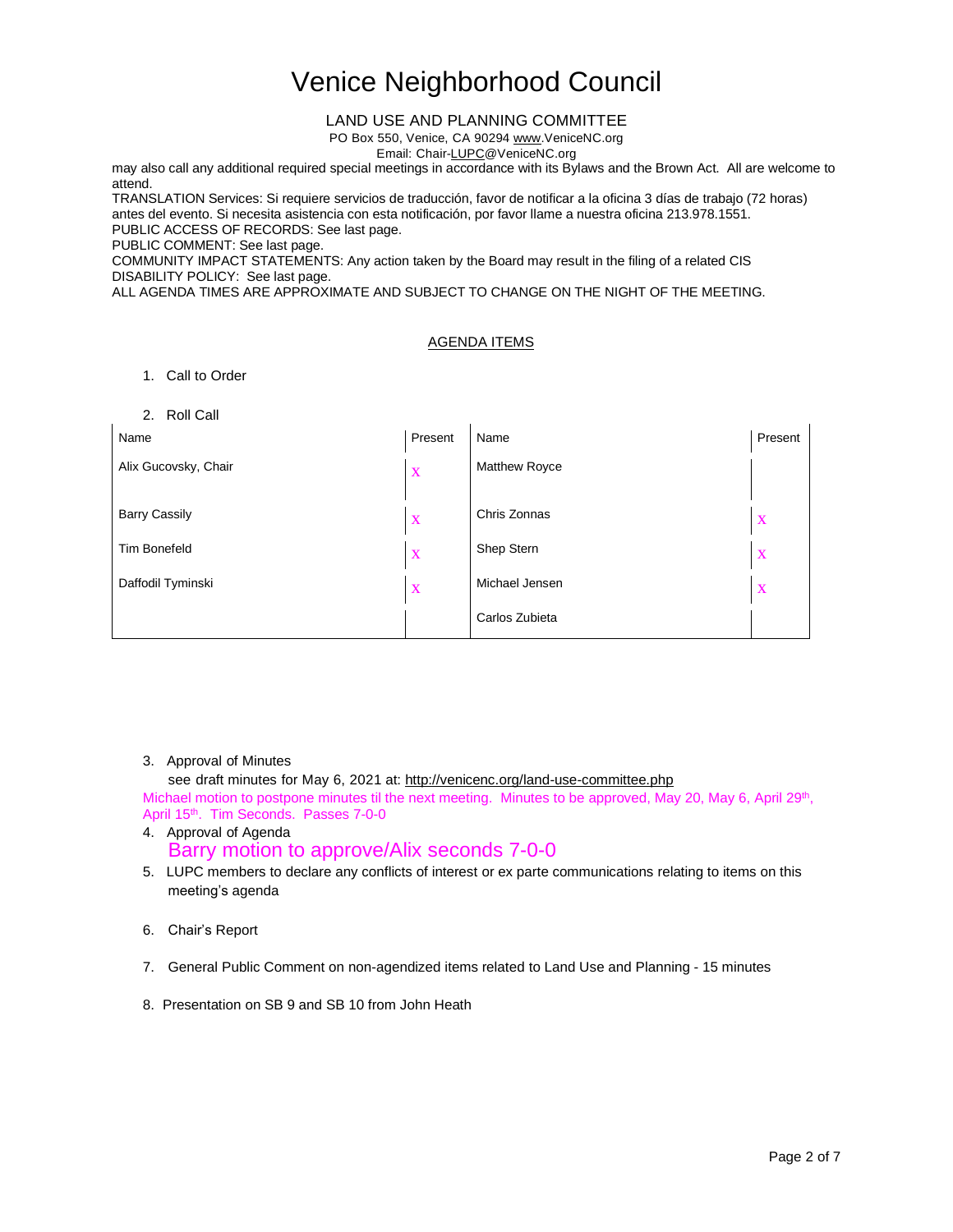LAND USE AND PLANNING COMMITTEE PO Box 550, Venice, CA 90294 [www.VeniceNC.org](http://www.venicenc.org/) Email: Chai[r-LUPC@VeniceNC.org](mailto:LUPC@VeniceNC.org)

#### 9 CASES FOR REVIEW

#### A.

| Case:           | APCW-2021-2020-CDP-MEL-SPE-SPP-WDI                                         |
|-----------------|----------------------------------------------------------------------------|
| City Hearing:   | TBD                                                                        |
| Address:        | 1410 -1422 Main Street                                                     |
| Applicant:      | Three on the Tree LLC                                                      |
| LUPC Staff:     | Barry Cassily                                                              |
| Representative: | Tony Russo tony@crestrealestate.com                                        |
| City Staff      | Bindu Kannan Bindu. Kannan @lacity.org                                     |
|                 | Mike Bonin mike.bonin@lacity.org, Jason Douglas, Jason.Douglas@lacity.org, |

Case Description:

• Demolition of the (2) existing single family dwellings and the construction of a new 3-story mixed use building (commercial  $+9$  new dwelling units) and a 2-story basement garage on (3) lots.

#### Public Comment & Possible Action: Motion

Dafff motion/Tim seconds

Motion to approved the project with the following conditions

- 1. Remove the underground mechanical room
- 2. Make the entrance/exit t the project on Main Street, and the loading zone on Main Street. City to stripe the pavement accordingly.
- 3. Deliveries not prior to 8am and not after 8pm
- 4. Applicant to clarify whether the solar structures as proposed are compliant with city code and/or mandated by State law. Motion passes 5-0-2 Alix and shep no Daff, Tim, Michael, Barry, Chris yes

#### B.

| Case:           | CPC-2020-5839-DB-CU-CDP-MEL-SPP-HCA                                        |
|-----------------|----------------------------------------------------------------------------|
| City Hearing:   | TBD                                                                        |
| Address:        | 522 Venice Boulevard                                                       |
| Applicant:      | Mandy Judaken 522 Venice llc, kalnei.nissan@gmail.com                      |
| LUPC Staff:     | Michael Jenssen and Shep Stern                                             |
| Representative: | Brian Silviera silviera.brian@gmail.coom                                   |
| City Staff      | Ira Brown ira.brown@lacity.org                                             |
|                 | Mike Bonin mike.bonin@lacity.org, Jason Douglas, Jason.Douglas@lacity.org, |

Case Description: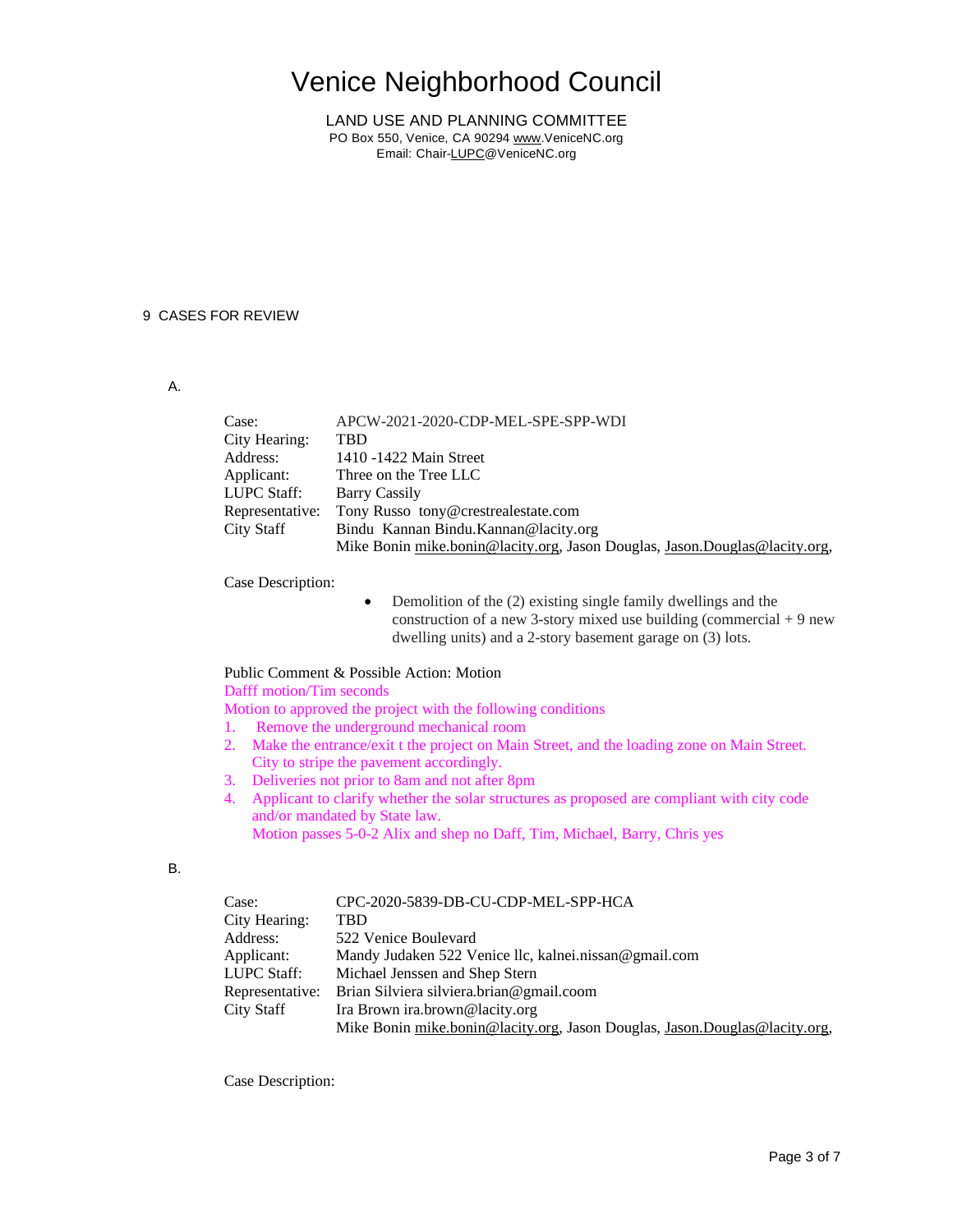#### LAND USE AND PLANNING COMMITTEE

PO Box 550, Venice, CA 90294 [www.VeniceNC.org](http://www.venicenc.org/) Email: Chai[r-LUPC@VeniceNC.org](mailto:LUPC@VeniceNC.org)

- Demolition of residential triplex currently used as a podshare, co-living to be replaced by 26 unit apartment building with 7 very low income units.
- The project seeks a conditional use permit pursuant to LAMC 12.24 (u) (26) to permit the following density bonuses 1. Permit a 20% reduction in required westerly side yard to allow a 4'10' side yard setback in lieu of the required 6' side yard setback pursuant to LAMC 12.09 1 B2 (a) 2. Permit a 60% reduction in required front yard setback in lieu of the required 15' front yard setback pursuant to LAMC 12.09.1.B1 and 3. Permit the project to provide 19 standard parking stalls and 12 compact parking stalls in lieu of the 1 standard parking space per dwelling unit minimum 26 standard stalls required pursuant to AMC 12.21.a
- A conditional use permit pursuant to LAMC 12.24 U 26 to permit a density bonus for a project for which the density increase is greater than the maximum 35% permitted in LAMC 12.22.A 25. In conjunction with the construction, use and maintenance of 26 for rent dwelling units in lieu of the 11 dwelling units otherwise permitted by LAMC 12.22.a.25 with 7 units reserved for very low income households utilizing parking option 1 in LAMC 12.22.a 25 and pursuant to LAMC 12.24 f
- Allow a 20% reduction in required westerly side yard to allow a 4'10' side yard setback in lieu of the required 6' side yard setback pursuant to LAMC 12.09.1.b2
- A coastal development permit pursuant to LAMC 12.20.2 to allow the demolition of an existing residential triplex and the construction of a new 26 unit apartment building having 19 market rate and 7 very low income units, 13,905 sq feet of residential floor area, 31 subterranean parking spaces and max height of 30 feet.

Public Comment & Possible Action: Motion Michael motion /Alix seconds Motion to approved the project as presented 7-0-0

C.

Case: City Hearing: Address: Winston House 23 East Windward Applicant: Jake Matthews LUPC Staff: Michael Jenssen Representative: Brian Silveira Silveira.brian@gmail.com City Staff Case Description:

- Clarify condition 11 to reflect that a cover charge and or entrance fee may be charged only to enter the premisese during live entertainment events and that no cover charge and or entrance fee shall be charged for dining.
- Clarify condition 9 e to reflect service floor area allowed for restaurant/nightclub/entertainment venue use based on parking provided vczsp e. modified- A minimum of 58 parking spaces shall be provided by lease or covenant for use by patrons and employees of the restaurant. A copy of the lease or covenant shall be submitted to office of zoning administration Such parking shall be made available during the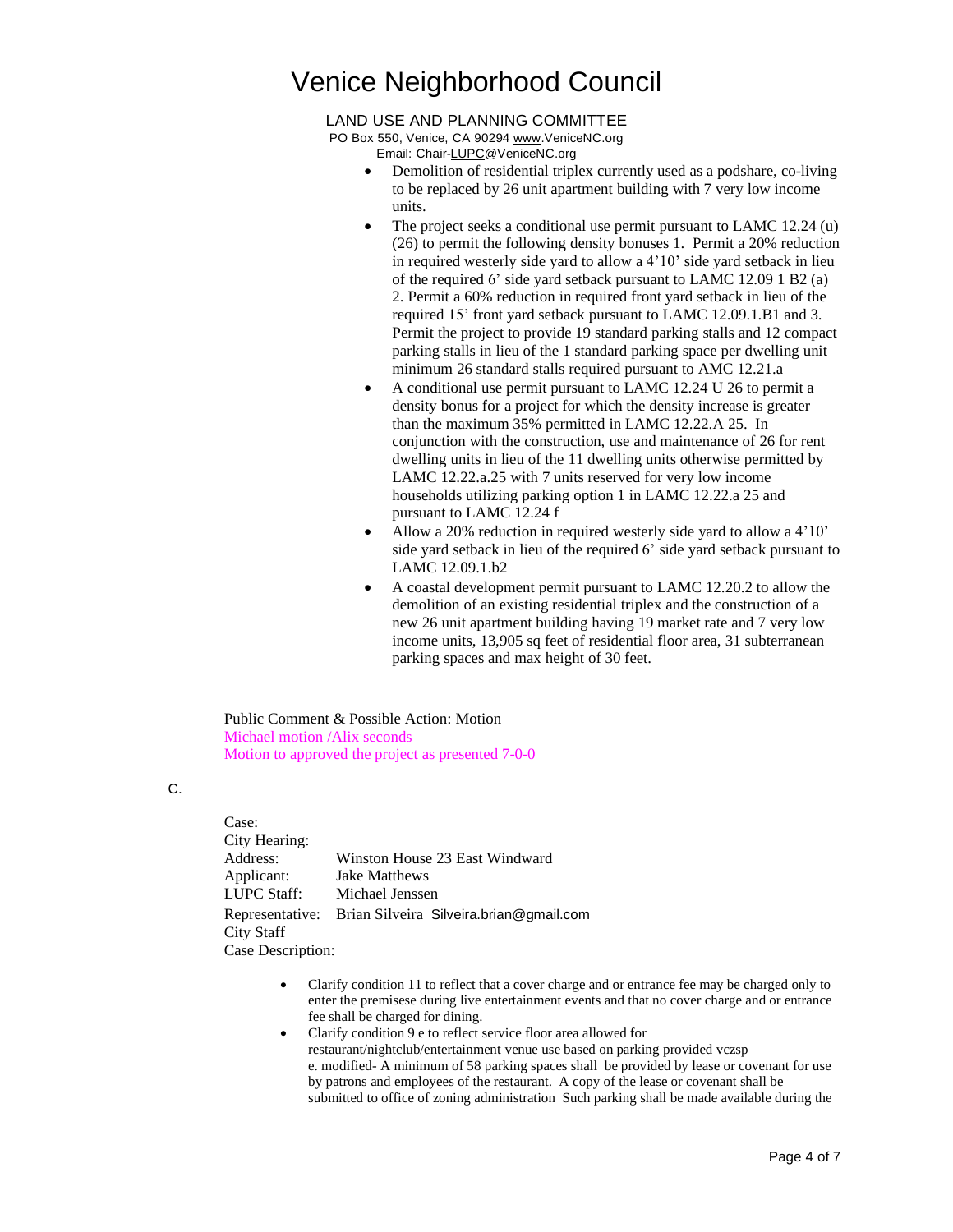#### LAND USE AND PLANNING COMMITTEE

PO Box 550, Venice, CA 90294 [www.VeniceNC.org](http://www.venicenc.org/)

Email: Chai[r-LUPC@VeniceNC.org](mailto:LUPC@VeniceNC.org)

restaurants hours of operation. If parking is dispersed among 2 or more lots, not all of the parking spaces need to be available at the 11am opening hour of the restaurants operation but all the required parking spaces shall be available no later than 630pm at all times that the restaurant is open for business. Parking as required by the state coastal permis no 5-87-728 shall be provided in accordance with said permit and the required 22 parking spaces of said parking permit may be part of the 56 spaces required.

- An updated written parking plan shall be submitted to the satisifaction of znning administrator which includes but is not limited to the following components and requirements
	- 1. A site plan of available parking lots and spaces, 2, a valet parking pick uu and route plan, 3 the presence of parking attendants at all times, 4 a valet parking fee for patrons which does not exceed \$5, 5 a valet drop off, and pick up, 6 reference to valet parking in advertising, 7, advice to patrons who self park to use lots not streets.
- A request to clarify and or modify the conditions of the existing cub/cux permit no DIR -2000- 3597 (RV) (PA3) LADB and the fire department to recalculate total occupancy based on occupancy type. The maximum number of patrons shall not exceeed 150 persona at any one time.
- Remove condition 10 and replace with condition 24: Amplified music inside dining area shall be kept at a low volume such that any music playing shall not be audible beyond the premises including to the tenants in the building.

Public Comment & possible action/motion

Alix motion/Barry seconds Motion to approve the project as presented 7-0-0

#### D.

|                   | Case:         | DIR-2020-7248-CPD-MEL                                        |
|-------------------|---------------|--------------------------------------------------------------|
|                   | City Hearing: |                                                              |
|                   | Address:      | 419 Grand Boulevard                                          |
|                   | Applicant:    | Simon Watts and Grace Lee                                    |
|                   | LUPC Staff:   | Shep Stern                                                   |
|                   |               | Representative: Rafael Martinez                              |
|                   |               | City Staff Brendan Ha Lau                                    |
| Case Description: |               |                                                              |
|                   | $\bullet$     | CDP SECOND STORY ADDITION TO EXISTING 1- STORY SINGLE FAMILY |
|                   |               | DWELLING AND ADU SF SINGLE-FAMILY RESIDENCE                  |

Public Comment & Possible Action: Motion

Alix motion/Shep seconds Motion to deny the project as presented as the applicant has refused to attend VNC/LUPC meetings 4 times

7-0-0

#### E. **FOR DISCUSSION**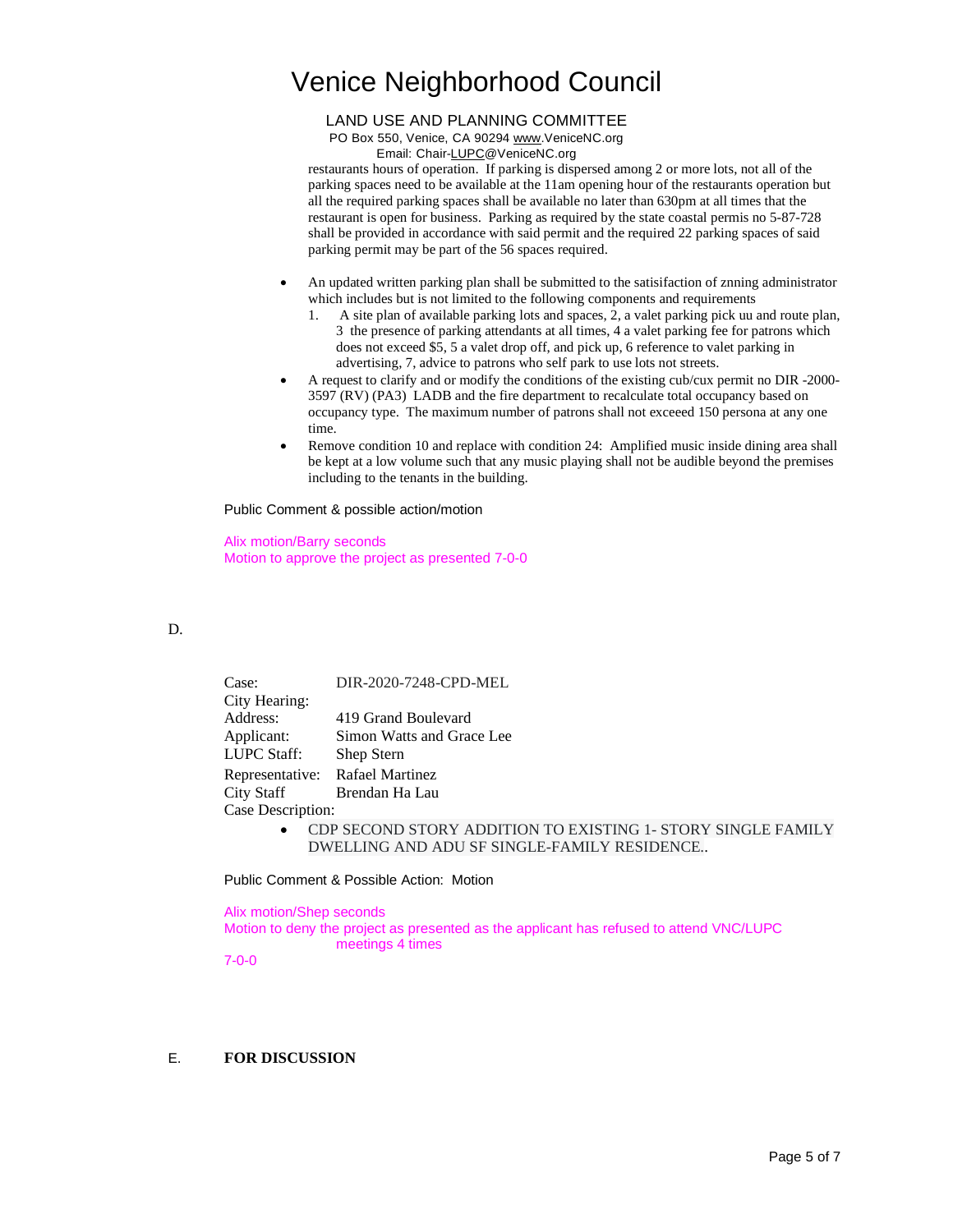LAND USE AND PLANNING COMMITTEE PO Box 550, Venice, CA 90294 [www.VeniceNC.org](http://www.venicenc.org/) Email: Chai[r-LUPC@VeniceNC.org](mailto:LUPC@VeniceNC.org)

DISCUSSION on Council File 21-0350 to build tiny houses, provide safe camping, and provide safe parking at various locations in CD11, Culver City, and Los Angeles County parking lots.

https://cityclerk.lacity.org/lacityclerkconnect/index.cfm?fa=ccfi.viewrecord&cfnumber=21 -0350

Public Comment & Possible Action: Motion Alix motion/Shep seconds 7-0-0

In reference to council file 21-0350, the Venice Neighborhood council opposed a feasibility study to explore the possibility of using beaches, beach parking lots, and public parks for safe parking, camping, and/or tiny homes. Open space and parking for the beach are extremely limited and the city should not be looking to take away these much needed amenities in the communities throughout CD 11.

Furthermore, as the humanitarian crisis on our streets escalates at an exponential rate, it is fiscally irresponsible to engage in feasibility studies. The council should immediately review the list of underutilized properties from the controller's office. Finally the VNC supports the Westside Regional Association of Council's WRAC motion to strongly advise members of the Los Angeles City Council and the Mayor that WRAC opposed using the beaches, beach parking lots, and public parks for housing of the unhoused. Neighborhood or Community Councils where these sites are listed in the Council motion shall work in good faith to identify alternative sites within their boundaries. The parks are subject to approval of the stakeholders and Neighborhood Council in the area of the parks, including the Venice Beach Recreation area a city park.

**PUBLIC INPUT AT NEIGHBORHOOD COUNCIL MEETINGS**: The public is requested to fill out a "Speaker Card" to address the Land Use & Planning Committee on any agenda item before the Land Use & Planning Committee takes action on an item. Comments from the public on agenda items will be heard only when the respective item is being considered. Comments from the public on other matters not appearing on the agenda that are within the Land Use & Planning Committee jurisdiction will be heard during the General Public Comment period. Please note that under the Brown Act, the Land Use & Planning Committee is prevented from acting on a matter that you bring to its attention during the General Public Comment period; however, the issue raised by a member of the public may become the subject of a future Land Use & Planning Committee meeting. Public comment is limited to **1** minute per speaker, unless adjusted by the presiding officer.

**POSTING**: *In compliance with Government Code section 54957.5, non-exempt writings that are distributed to* a majority or all of the board members in advance of a meeting may be viewed at Beyond Baroque, 681 Venice *Blvd; Venice Public Library, 501 S. Venice Blvd; and at our website by clicking on the following link:* [www.venicenc.org](http://www.venicenc.org/)*, or at the scheduled meeting.* You can also receive our agendas via email by subscribing to L.A. City's Early Notification System at[www.lacity.org/your-government/government](http://www.lacity.org/your-government/government-information/subscribe-meetings-agendas-and-documents/neighborhood)[information/subscribe-meetings-agendas-and-documents/neighborhood.](http://www.lacity.org/your-government/government-information/subscribe-meetings-agendas-and-documents/neighborhood) *In addition, if you would like a copy of any record related to an item on the agenda, please contact* [chair-lupc@venicenc.org](mailto:chair-lupc@venicenc.org)

**RECONSIDERATION AND GRIEVANCE PROCESS**: For information on the VNC's process for board action reconsideration, stakeholder grievance policy, or any other procedural matters related to this Council, please